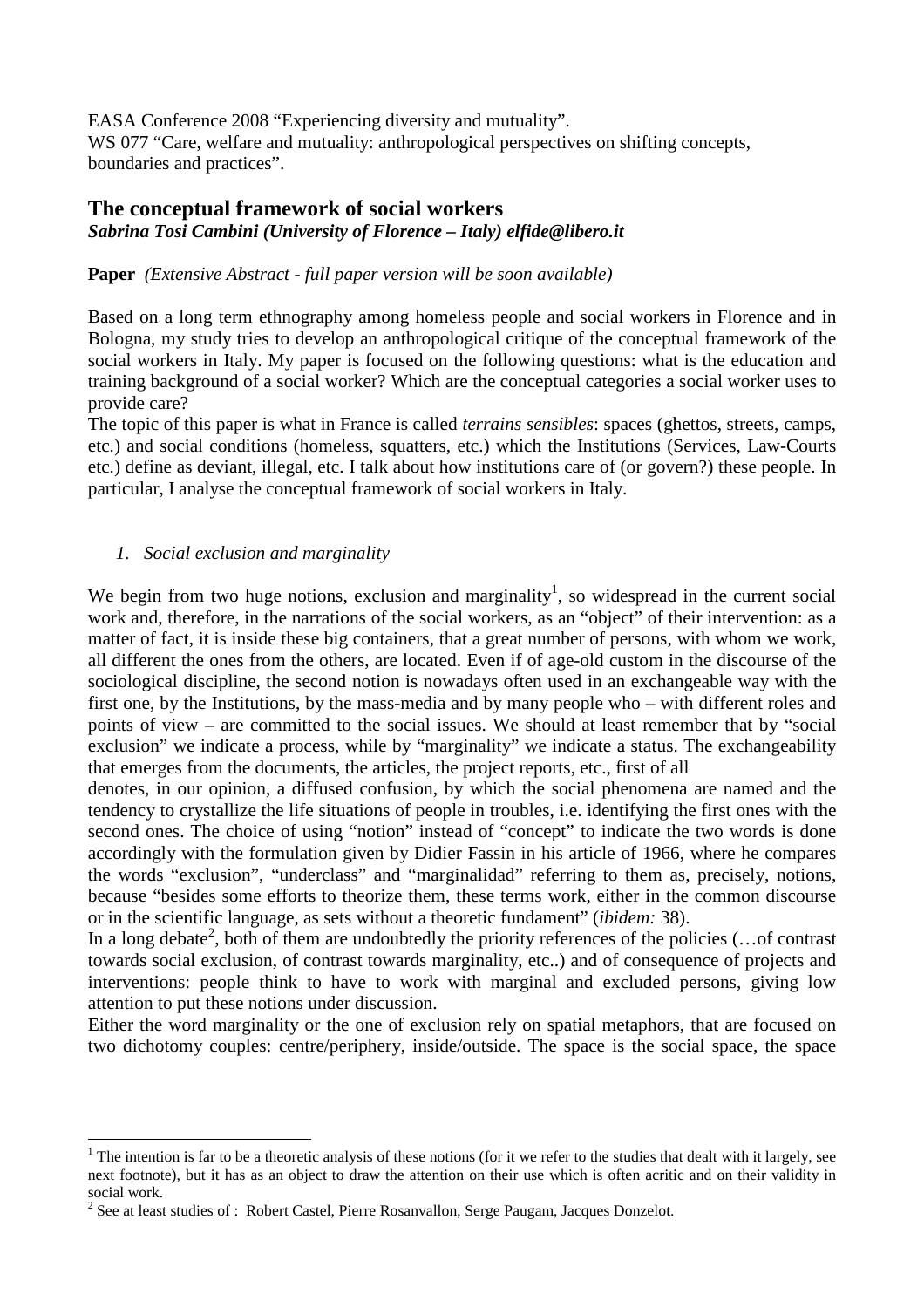relation spreads the power relation that is embedded, then, in the representation itself, that one has of the social space in a specific historical-cultural context<sup>3</sup>.

These dichotomies actually create two alterities in which the first one executes a power (either cultural, economic or political) on the second one, that tends to maintain the dichotomy itself: who is "inside" or "in the centre" decides for himself/herself and for those being "outside" or "in the periphery".

If it is true that since about twenty years, we observe an increasing worsening of social inequalities (the well-known "scissors" differential), it also true that, at the same time, – obviously, the two things are closely linked – we assist to the weakening of a whole system, which made a person be somebody who was "secure", "inside", "in the centre" (and this is the process that mostly destabilises). The so-called "vulnerability" is by now a condition in continuous movement, in which millions of people in Europe are actually involved. People who are not related to "histories" of poverty, that we could define generational and that have been shift into a new definition (the one of "new poverties") or fluctuate very near to them. In substance, we could imagine the poverty status as an evident point of a nebulous, in which a series of characteristics reflecting difficulties and hardships thicken and become rarefied, little by little, as we depart from it. The image should be seen in the opposite way (i.e. starting from the nebulous), bearing in mind, anyway, that the life path of people may change of direction more times: the nebulous covers currently an enormous quantity of enough different people, facing very different difficulties, changing at a certain quickness. On the contrary, either exclusion or marginality are notions that denote very different images: as a matter of fact, they outline clear borders, they act as a watershed, they create a "rupture". Using great sharpness, Robert Castel has compared the current centrality of the increasing rate of precarious employment to the centrality of nineteen-century pauperism in the first industrialisation dynamic<sup>4</sup>: "The current problem is not only the one that states the constitution of a "precarious periphery", but also the one of the "destabilisation of the stables". The growing phenomenon of precarious employment crosses some of the anciently-stabilised work areas. Lifted up again by this mass-vulnerability, one has observed, then, that it had been slowly averted. *There is nothing of marginal in this dynamic.(…)* There is enough to set a "new social issue", that has the same wideness and the same centrality raised by the pauperism of the first half of the nineteen century, with the astonishment of the contemporary people" (1999: 661-662, translation and italics by us).

Talking about marginality, saying social exclusion, at an operative level sets a great problem by now: the one of indicating nothing, and on the contrary of hiding a situation, that concerns the whole society (who is at its centre!) and the relevant processes of change. What emerges is, thus, the inability of these terms (and of the abuse that has been done of them) to account for the nowadays existing social phenomena, and, as a consequence, the impossibility of a practical use of them by those who practice a social work.

### *2. How social workers use the word "culture*

Our attention is here focused on how much the culture term has entered in many social workers' vocabulary and on how much, at the same time, its use takes form around a screen-notion, by which mainly an uneasiness feeling of the operator – often, in this case, a social assistant – is expressed,

 $\overline{a}$  $3$  To these dichotomised couples, Fassin adds the one of on/under which is typical of the notion of "marginalidad" (1996:38). It is important to remember that Bourdieu defined the sociology also as social topology, referring to the possibility of representing the social world as a built space on the basis of the differentiation and distribution principles (1984).

 $4$  According to the author, we are in front of a new social issue: it is the failure of the salaried society to put under discussion the principles of the social cohesion and the basis of the social status.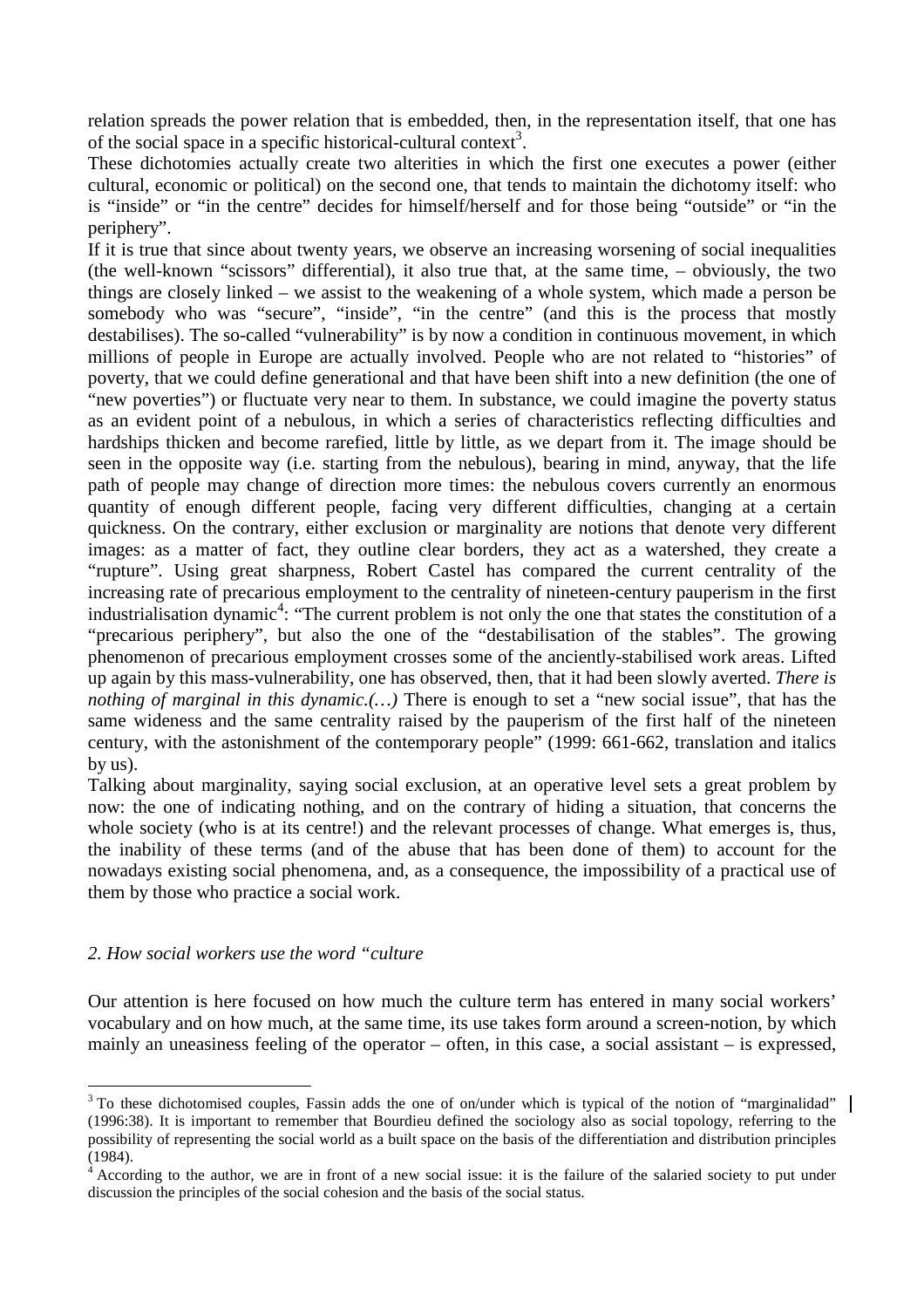rather than the pertaining situation of the person that one is "assisting". Let's explain it carefully and step by step. We know that the *welfare* as a system, and the services as people elaborating strategies and practices, since a long time, are undergoing a period, that – among many definitions and to cut things short – we could say, is "in a crisis". If it happens at European level (but in North-America, too), in Italy the crisis' avalanche met also a social landscape that was starting to tackle the immigration: the services found themselves, therefore, not only in front of "new users" (as well as, for instance, the so-called "new poverties") because of whom their education staggered, but also in front of users, coming from other countries of the world and they hadn't been given any education to deal with them. This two levels – "new" users and "immigrated" users – are closely linked, at least for two reasons: the first one is that the "immigrated" users often cross the difficulties, that are noticed for the "new" users (too expensive rents, precarious work, etc); the second one is that the approach to the social work, that they require for the effectiveness of answers, is very similar. This second aspect seems to us very disregarded: in the re-examination of the social work, of its modalities, of its organisational systems, of its rationale, still now – as we saw – one thinks a lot for categories, but most of all, to say it by Maria Grazia Giannichedda' words, "there are many factors that contribute to the social exclusion, one of these is our university education. At the university, the students are taught that it is scientifically correct to face the problems in terms of related facing-up strategies, ignoring the subject, like if he/she wouldn't be the active part of the issue" (2006:1). This means also that, if the service can not face up the problem, something is wrong with it, and this "something" is often outside the service, it has to do with the user: it is the user who makes it "brake" (as we say), because – it is said – "he/she is not willing to do anything", or because "he/she does not comply with the appointments", i.e. because the person "says that he/she needs a work, we fix an appointment, but then he/she doesn't go" etc. In case the user has another nationality, a more effective formula<sup>5</sup> has been found, which is omni-comprehensive and shorter: the user belongs to a different culture and therefore, "the problem is cultural"<sup>6</sup>. This own "culture" would prevent the user, first of all, from understanding. Understanding how the service works, which are the *benefits* that can be requested or not, understanding why he/she is required to do a certain exam etc. The wished solution is then the cultural mediator, to whom the service can delegate all its difficulties, concerning the interactions with the foreign user. Obviously, entering the service system requires a greater effort for a person coming from a country, which is different from the one who produced that system, but what does it happen then? The mother – according to the social assistant – denies the situation; the pregnant young woman, even if having been told by the operator about where to go for the echography, does not go; the explanation is always and anyway Cultural, with a C in capital letter that separates, drives away, sets the situation beyond any critic point of view: the C is so big, that can not put under discussion the service, but at maximum it can deem that it would be necessary to dispose not of an on-call mediator but of a permanent one. People scarcely wonder about their way of operating, but they hide their uneasiness for not being able to interact effectively with the "users", in a container that makes loose the situation specificity, by projecting it in a highly generalised dimension, that has no capacity to "mean" what it is happening. So, culture becomes a term not only abused, but also manipulated: it is used to denote a situation that the service does not neither understand (entirely or partially) nor manage (entirely or partially), that allows, at the same time, to concentrate the responsibility of this inability on the user, allowing the service to avoid any reflection about itself and about a concrete opening to the change (that, obviously, does not only foresee the request for a mediator). As Marco Aime writes (2004), they are not the cultures to meet or to clash, but people, and – if they are thought as an absolute datum – cultures become an insurmountable barrier. The operation that is made when the social operator gives an explanation in the above-mentioned terms, is exactly this one: to create an absolute datum; so that, starting from the obvious fact that the absolute does not give operative

<sup>&</sup>lt;sup>5</sup> From formal and informal conversation with social assistants and operators.

<sup>&</sup>lt;sup>6</sup> The mechanism is very subtle: the culture 'emerges'' where there is something that creates the problem or where it is a stereotype.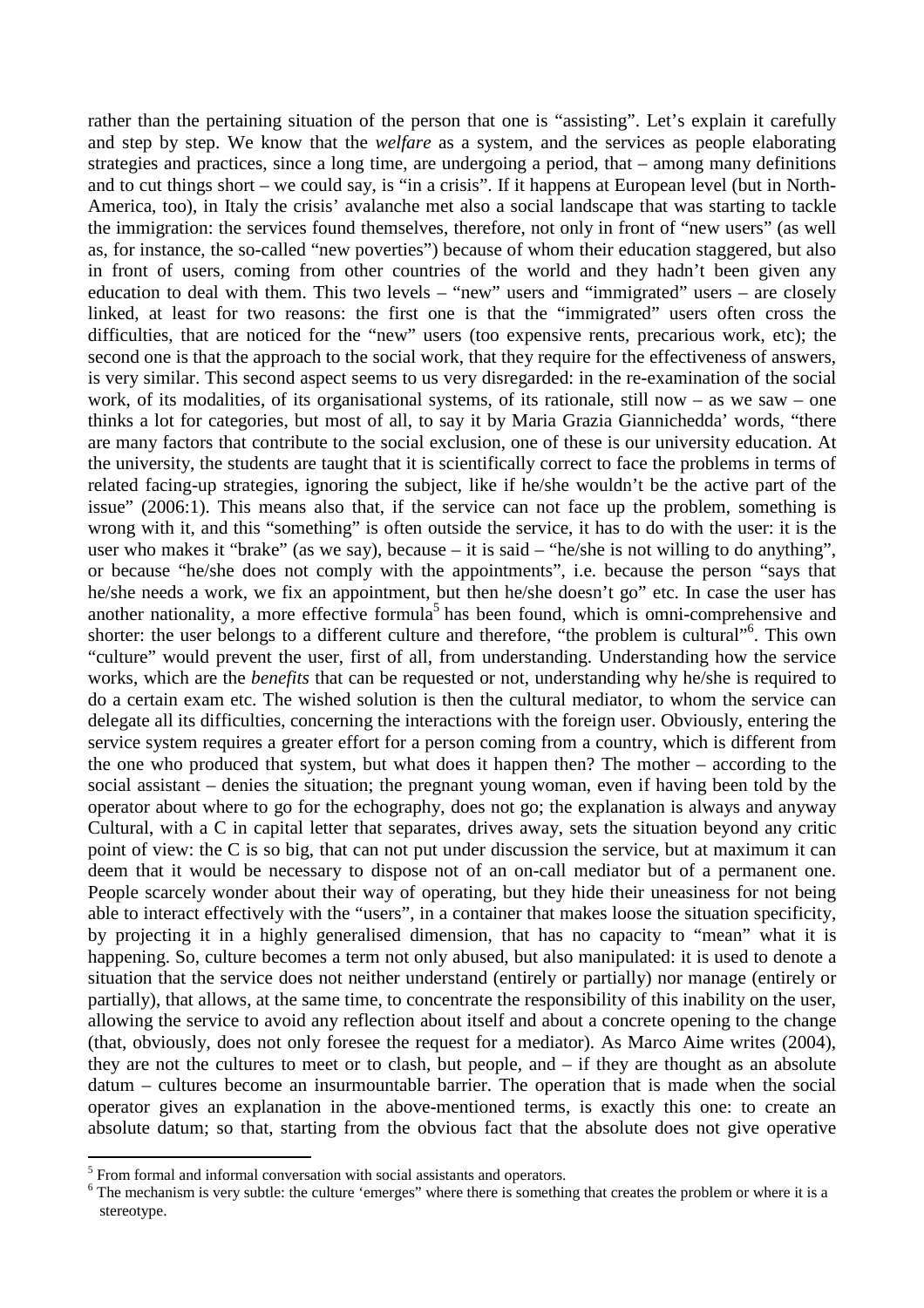possibilities, a parenthesis is applied and one operates as usual (and the parenthesis can be eventually filled by the mediator). Here we are at the convergence point with the "new" users: to operate "as usual", anyway, is not effective (or it is so in a limitative way).

#### *3. The dominant medicalizing discourse.*

By working in the social field – by different roles and with different organisations – we could note that in our territorial context (the town of Florence and its metropolitan area), but also random in other national contexts, from the meetings among operators, coming from other Provinces (Pisa) and from other Regions, re-emerges, what we would call, the "psychiatric warning". In other words, it seems to be the tendency to denote many people who are users of services, in particular at a low threshold, as the "psychiatric" ones. This happens also when there has not been a psychiatric examination. Usually, these persons belong to those who – as we use to say – make a service break, i.e. practically those persons with whom the service has tried all kind of intervention and does not know anymore what to do with them (to paraphrase some expressions used by the social assistants). But, pay attention, they often belong to another "group", too: the one of the so-called "multiproblematical" people. Let's pause here for a moment. Besides the typical categorizing way of the classic *welfare,* at least from the Nineties, we assisted to a progressive fragmentation of the services, corresponding to a body control (Bergamaschi, Fassin etc.). Among the elements at the base of that mechanism, there was certainly the one of reductionism, too: the reduction of the person to the own "hardships", somehow "diagnosticable", like to say a "social diagnosis" (together with a medical-sanitary one) or also a socio-sanitary one (such as in the case of drug-addicted persons). If the medicine reduces the patient's body to its "corporeity", the social assistance acts in the same way: disconnects the person from his/her socio-cultural *milieu,* till the point of ignoring his/her reality of social person (cfr. Collière 1992), making him/her to coincide with his/her "hardships" represented by a social problem, corresponding to a series of possible services. As we can see, there are several slippings. Now, facing a *metamorphosis of the social issue* (as the title of the famous Castel's work), a complexity that requires a long-range vision of the elements that contribute to define a vulnerability situation, the mechanism of the fragmentation and the person/user= (social) problem equation, reveal all their incoherence with the reality. But at this point, people who, more than others, show those "symptoms" (here is the medical language: the symptomatic uneasiness and a- symptomatic…) that can be reconducted to already determined "social problems" are called as "multi-problematic". This is like to say: a sort of body section has been operated, because so, it seemed to work better with them (and of course to control them better), then when it becomes totally impossible to continue to practice it, one does not go to the heart of the problem – i.e. that this fragmentation is so scarcely effective, either for the representative dimension or for the operative one – but one defines the user-person as "multiproblematic" and it is felt mandatory to compare to the other services that intervene on an other single problem. The interpretation inside the pathological order – most of all psychological and psychiatric – is often used in paths and practices to which we do not compare, inside which we often do not know how to find a sense, and therefore, we end to find a certain support in the medical-psychiatric categories.

Pierre Aïach sets a phenomenon to the base of it, that is historically and sociologically relevant and that refers to all the industrialized countries: the medicalization. He identifies four forms of expression of it, among which we highlight some aspects of interest:

The extension of the medicine's competence field, and of everything related to it, that nowadays relies on the formidable scientific legitimacy, by which it benefits; the health integrating elements of the social field that, since that point, were escaping, offers to the medical *expertise* new dominations of activity.